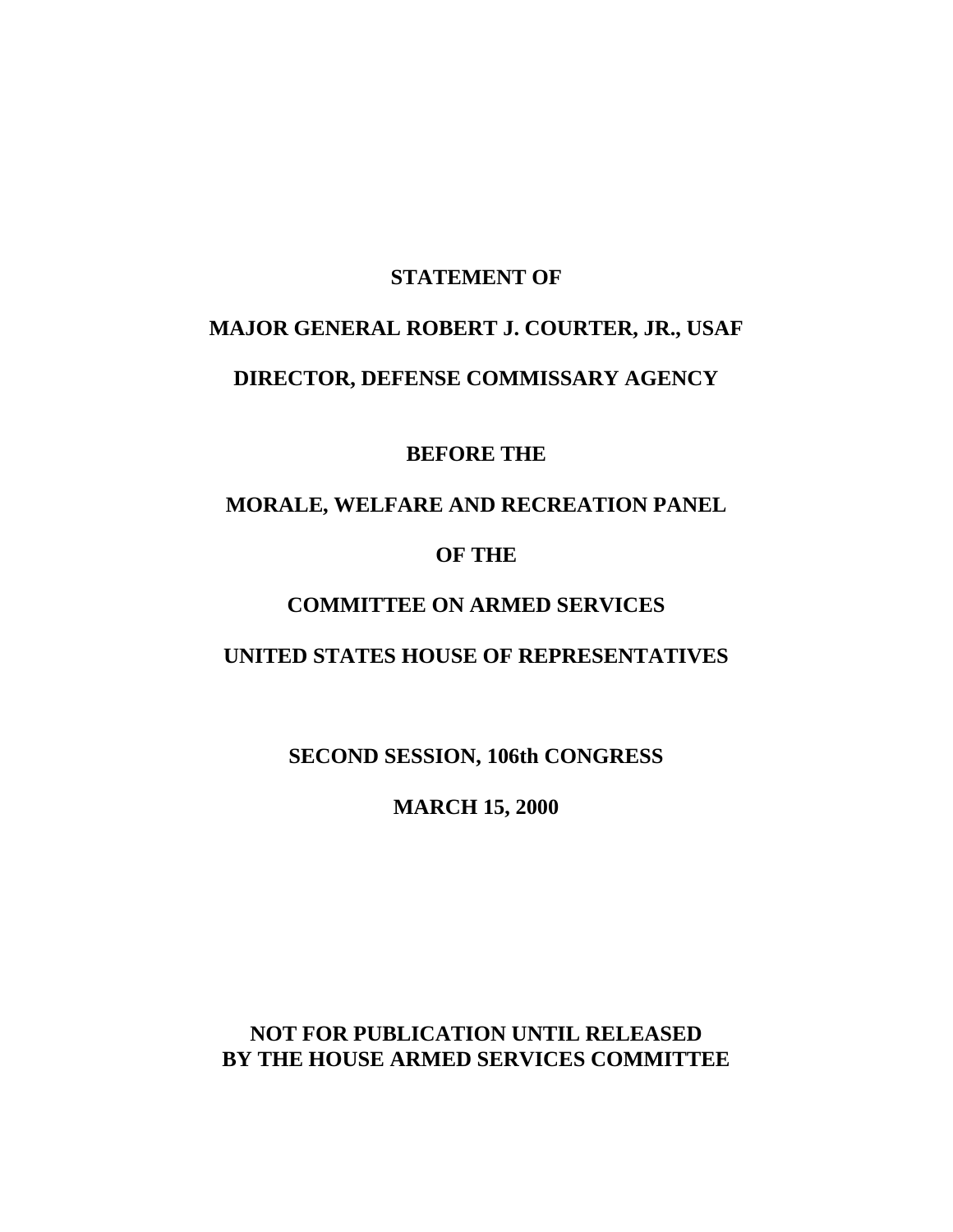Mr. Chairman and Members of the Panel, it is my pleasure to present my first report to the Panel. Let me start by saying I am a strong believer in the commissary benefit. I believe it is vital to retention and quality of life and it is the most important non-pay benefit to our citizens in uniform—past, present, and future. I welcome the opportunity and challenge to make this benefit even stronger.

The transition from General Dick Beale's leadership has been very good. The people at the Defense Commissary Agency have welcomed me and been very open and informative. We clearly have a strong benefit and a cast of top professionals at DeCA delivering that benefit.

Since becoming the Director of the Agency in December 1999, I have spent my time learning about the Agency from the Headquarters and Region point of view—and spent time understanding about the benefit at the store level—talking to first line DeCA employees and, most importantly, our customers. I have begun to use, with the help of my wife, spouse focus groups at the store level to obtain feedback from all customers—but especially the young active duty families. I'll discuss more about that a little later.

I have spent a considerable amount of time looking at the Agency from

1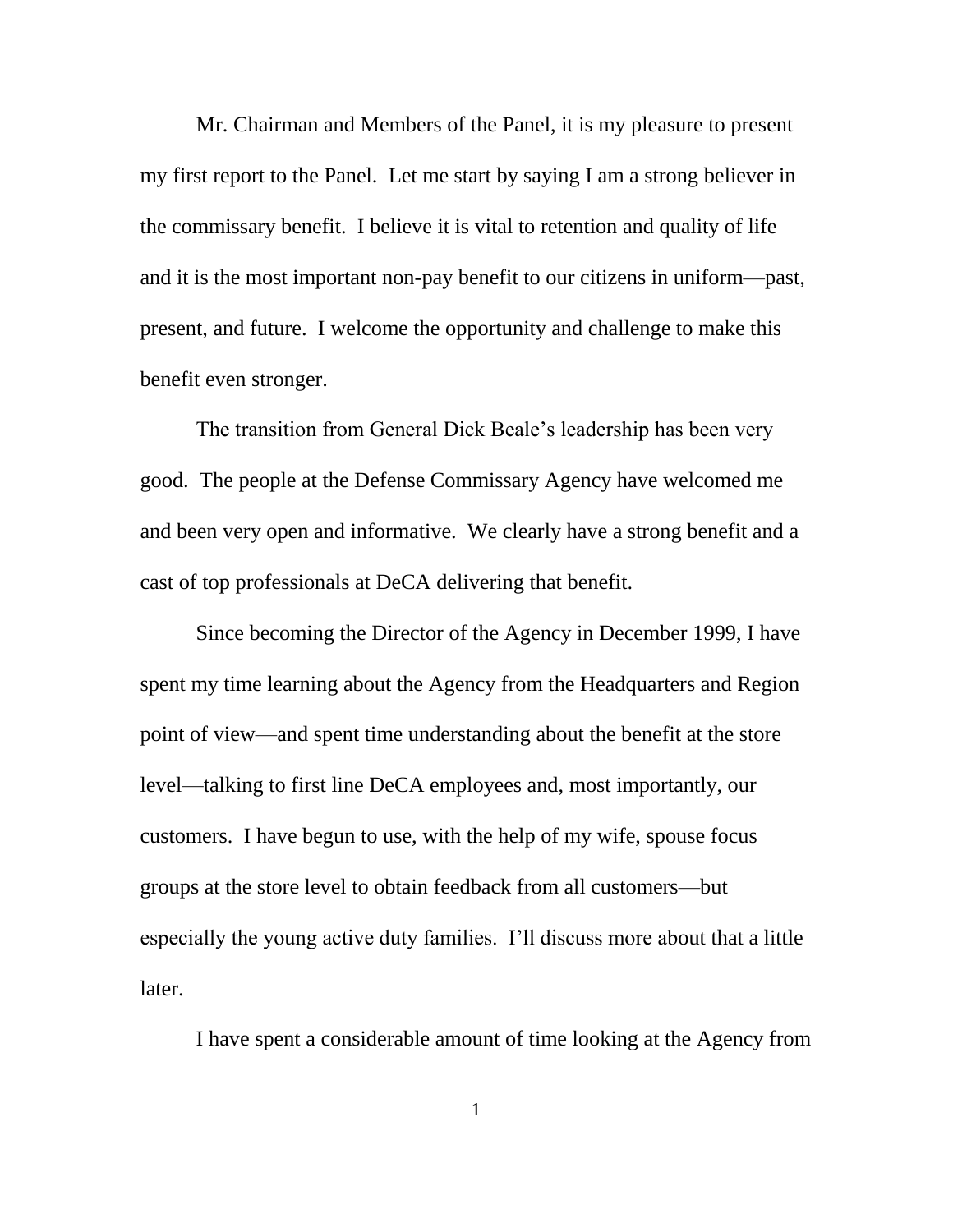a planning, programming and fiscal management point of view. I, in cooperation with the leadership at all levels in the Agency, have come to some conclusions about the challenges and issues facing DeCA *and* the direction that we should take for the future. I will be discussing the present condition of DeCA and then look at the future decade. I believe that a 10 year block of time is about as far out as any Agency director ought to address in the annual report to the Panel. So my discussion today will address six areas. First, I will discuss the benefit itself and my assessment along with my intentions for the future including my approaches to running the Agency. Then, I will discuss the surcharge trust fund status—again how I assess things now—and a plan for the future. Then I'll get into the produce segment of business—yes, fruit and vegetables. I will follow with a discussion on the young active duty family customer base, followed by an update on our best value program and finally talk about a process to determine how we determine when a downscaled combined commissary and exchange store is the appropriate vehicle to support patrons of the military resale system.

First, let me address the commissary benefit itself. I believe we can increase our customer base, and, in turn, our sales, encourage greater

2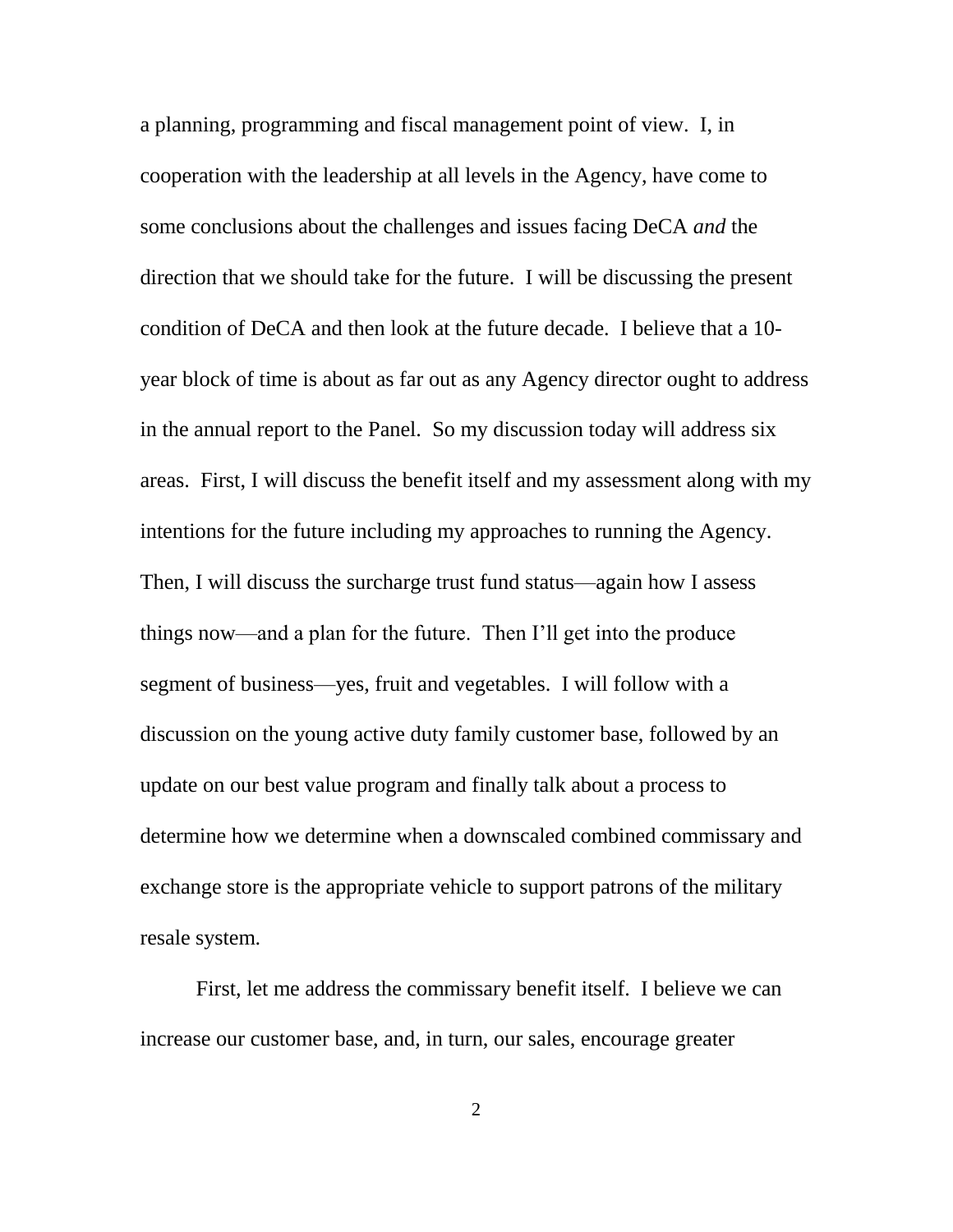category and product competition, which should yield lower prices, and provide improved recapitalization of our infrastructure. I believe that while DeCA is not really a business, that it must be run in a "business-like" manner whenever and wherever modern business management tools allow us to do so without compromising the benefit. Using these tools, I firmly believe we can strengthen the commissary benefit by focusing on what the customer needs and by defining our outputs. By shifting our focus from a purely budget culture to a cost and performance culture we will be able to enhance our customer service while reducing costs. In other words, instead of focusing on inputs and spending authorities, we will instead identify our outputs to the customer, the cost of those outputs and improve our productivity in terms of the cost per unit of output. We will be adopting a methodology which links planning, programming, budgeting, and execution, that will allow us to set annual objectives which drive up the quality and responsiveness of the benefit while driving down the unit cost. In short, we need to be both effective *and* efficient if we are to make the commissary benefit stronger. Simply choosing one or the other is not acceptable. Only a coordinated approach that focuses on both improving our outputs or performance and reducing our cost per unit of these outputs will allow us achieve our end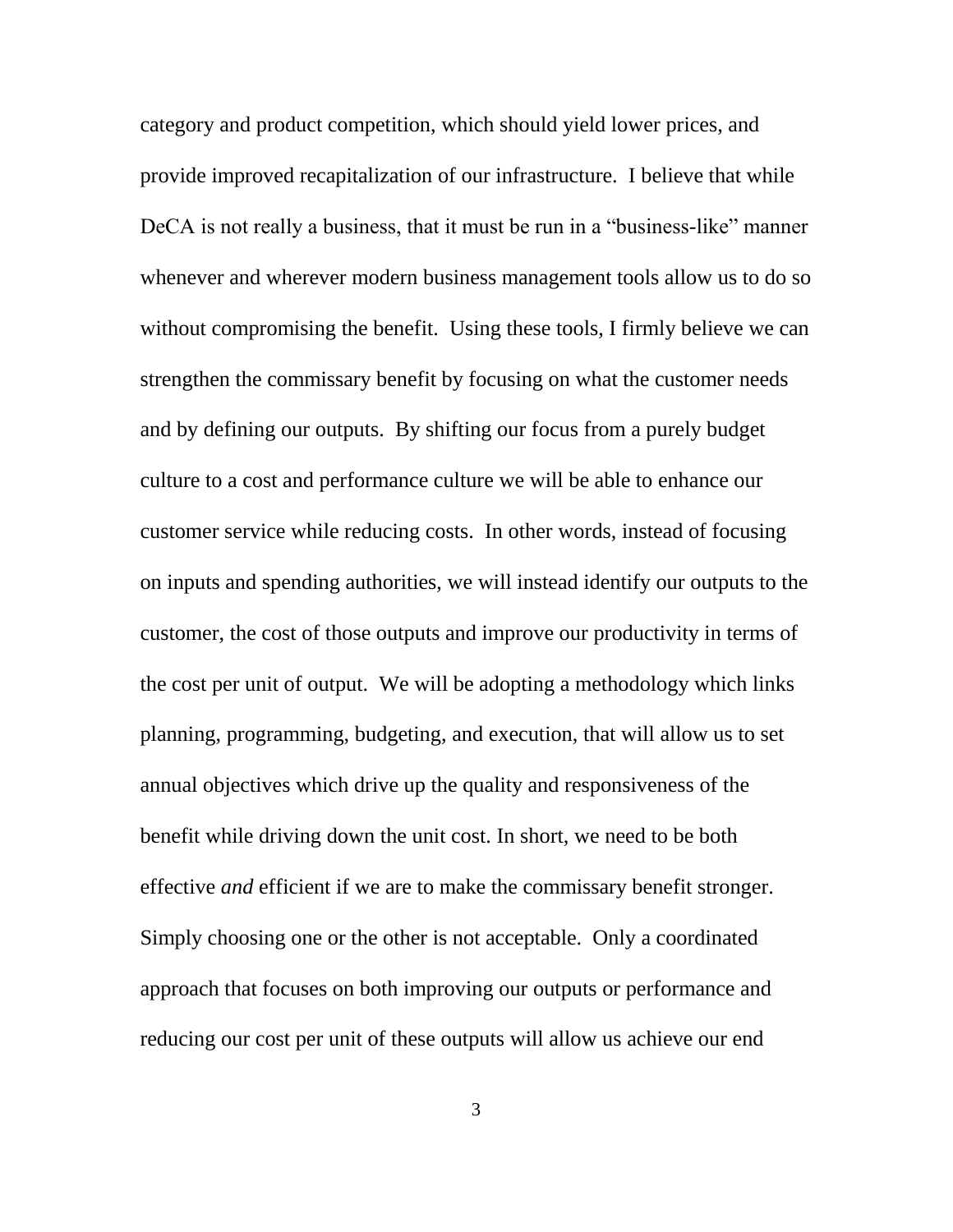goals. Thus, the challenge we accept is to visibly improve the commissary benefit in real terms to our customers, while reducing the cost per unit of output required to deliver the benefit.

Let me now transition to the surcharge trust fund. Over the past decade the surcharge account has experienced operating expense growth in most items of expense and an increase in operating expense categories. Information technology is one that fits both elements of growth—a new expense element and considerable growth. The net affect has been to defer, and in effect squeeze out, the available funds for recapitalization of the store infrastructure. We have essentially mortgaged our infrastructure requirements and caused a considerable backlog of store repair, upgrade, and replacement to develop. To cope with this we have drawn into the Agency's cash balances to finance needed recapitalization. The cash balance is a set aside for known non-recurring construction program prior year obligations and recurring month-to-month cash flow payment requirements. This movement of funds out of the cash balances has been over a five-year period and has reached the point where only recurring cash reserve assets are available. This is interesting because most of us would agree with the premise that the surcharge fund is really for recapitalization of the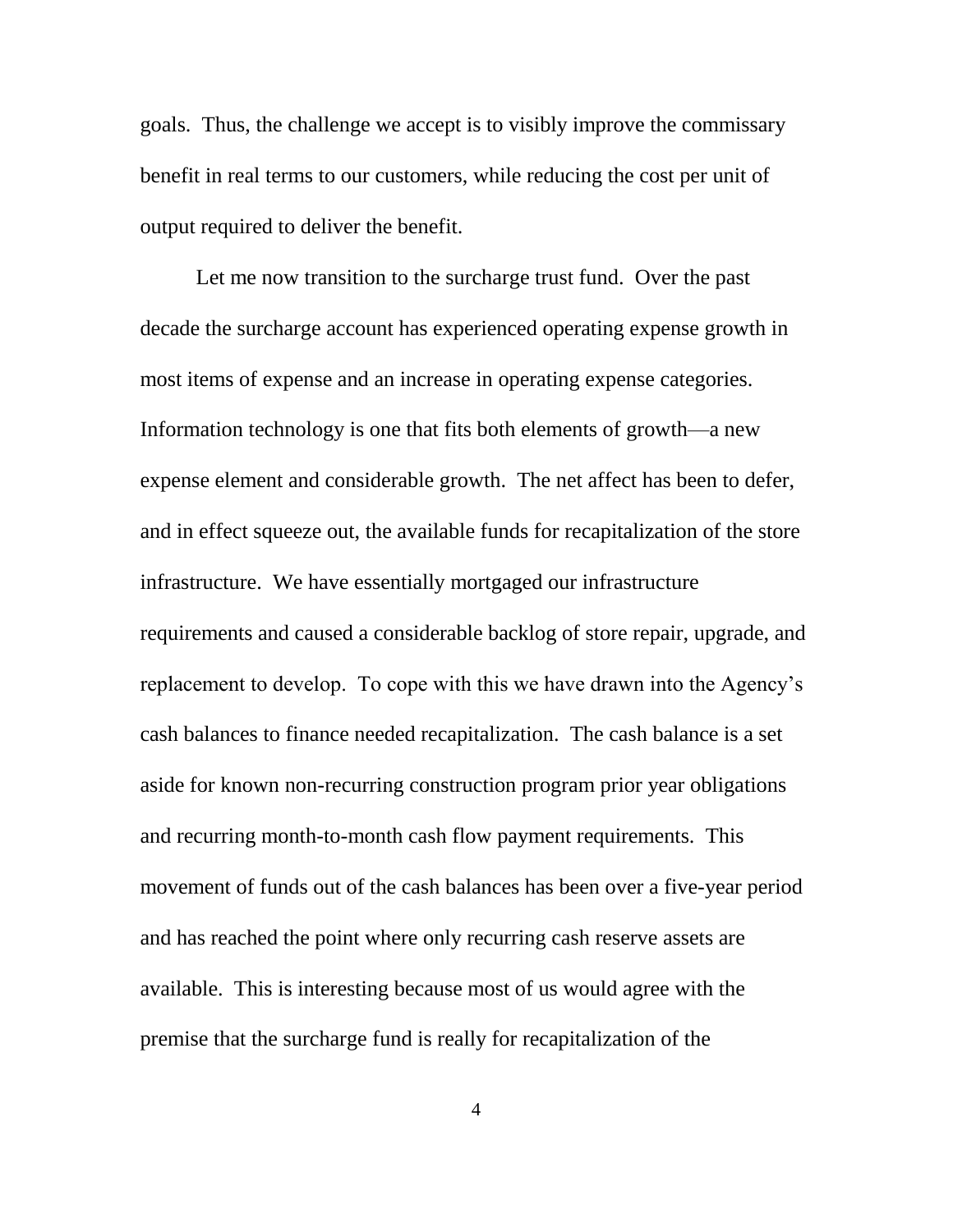infrastructure or, in more finite terms, the design, construction, repair, maintenance, and replacement of infrastructure, including real property and equipment. Yet, we find many operating expenses on the surcharge side of the ledger and others on the appropriation side most of which seem to grow—some just from inflation. We are assessing legislative and budgetary implications of realigning certain categories of expenditures consistent with the changing emphasis.

 We believe that the surcharge would be able to sustain the recapitalization needs and eliminate the existing backlog over a ten-year period. While there is some possibility of the need for increased appropriated fund support through this realignment, I believe that our assessment of the entire DeCA operation on a cost per unit of output basis, with initial focus on all support costs above store level, will reduce some appropriation expenses. Of course, our goal has to be to reduce these costs with no reduction in performance or delivery of the commissary benefit.

Now I would like to address produce in our commissaries. We need to make produce the reason a customer comes to the commissary to shop. My feeling is that if you can attract people to the stores for produce and meat that they will naturally stay and shop for all the other categories of food. We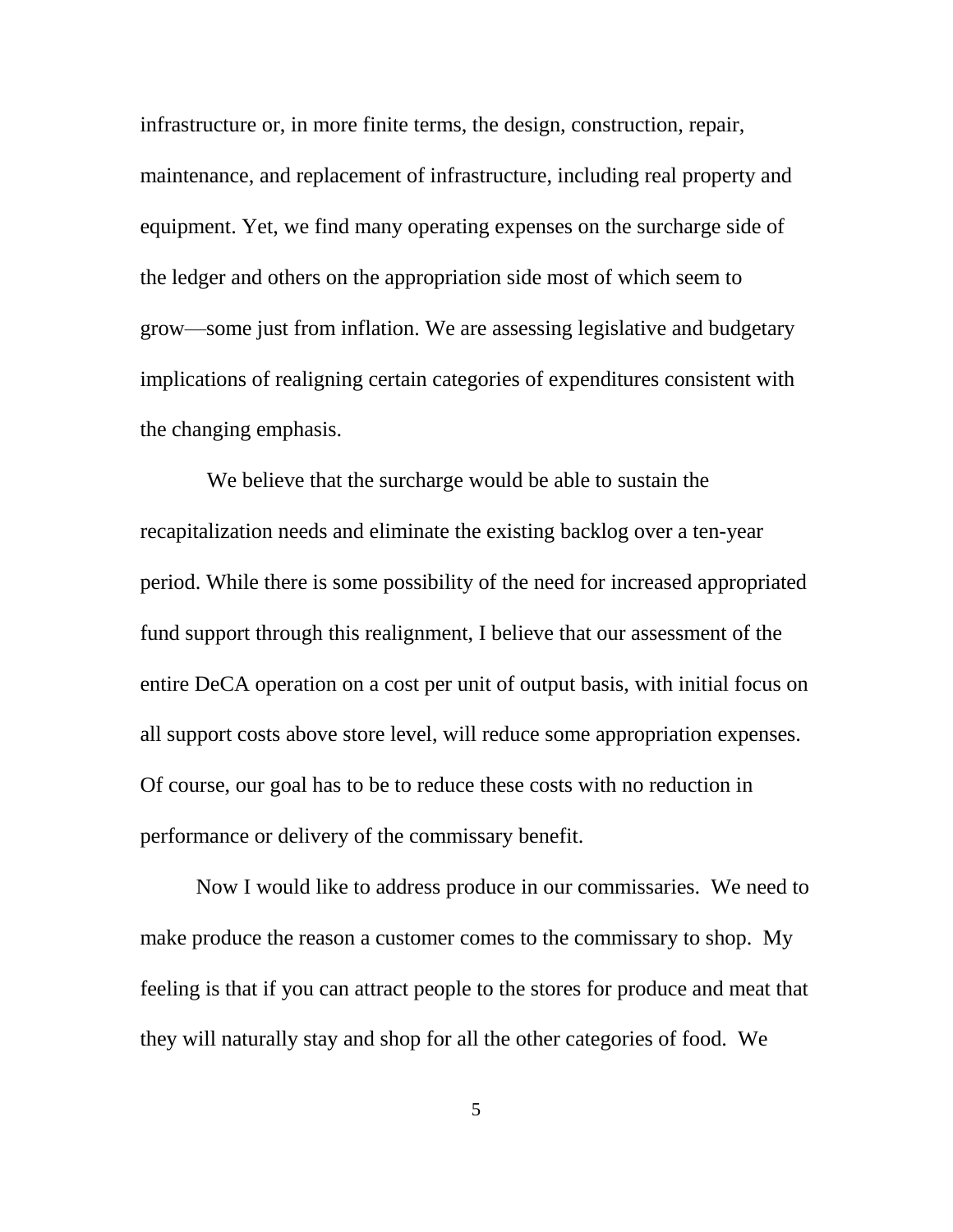have three key result areas. First, is to provide a quality equal to or superior to that found in local supermarkets. Secondly, we need to make this quality consistent from store-to-store. And finally, we must do this while maintaining or improving customer savings. I believe produce quality is impacted by four factors—the performance of the supplier, the local management emphasis, training and merchandising fixtures. To that end, I have entered into a teaming arrangement with the Defense Supply Center Philadelphia. We intend to develop statistically based sampling techniques to randomly evaluate store-displayed produce nationwide; to assess on-site quality; and to identify, determine the cause, and fix produce problems at store level. This joint effort will ensure that the Defense Subsistence Offices which acquire the produce we sell and the DeCA produce professionals work together to make sure that our customers have high quality produce at reasonable prices.

Now I would like to discuss what up until now has been called our initiative for "best value brands." Some of our customers perceive they can obtain better prices for grocery items off base from merchants using private or store label brands. We conducted a test at 22 locations and found that our patrons do have a preference for certain best value items and that price levels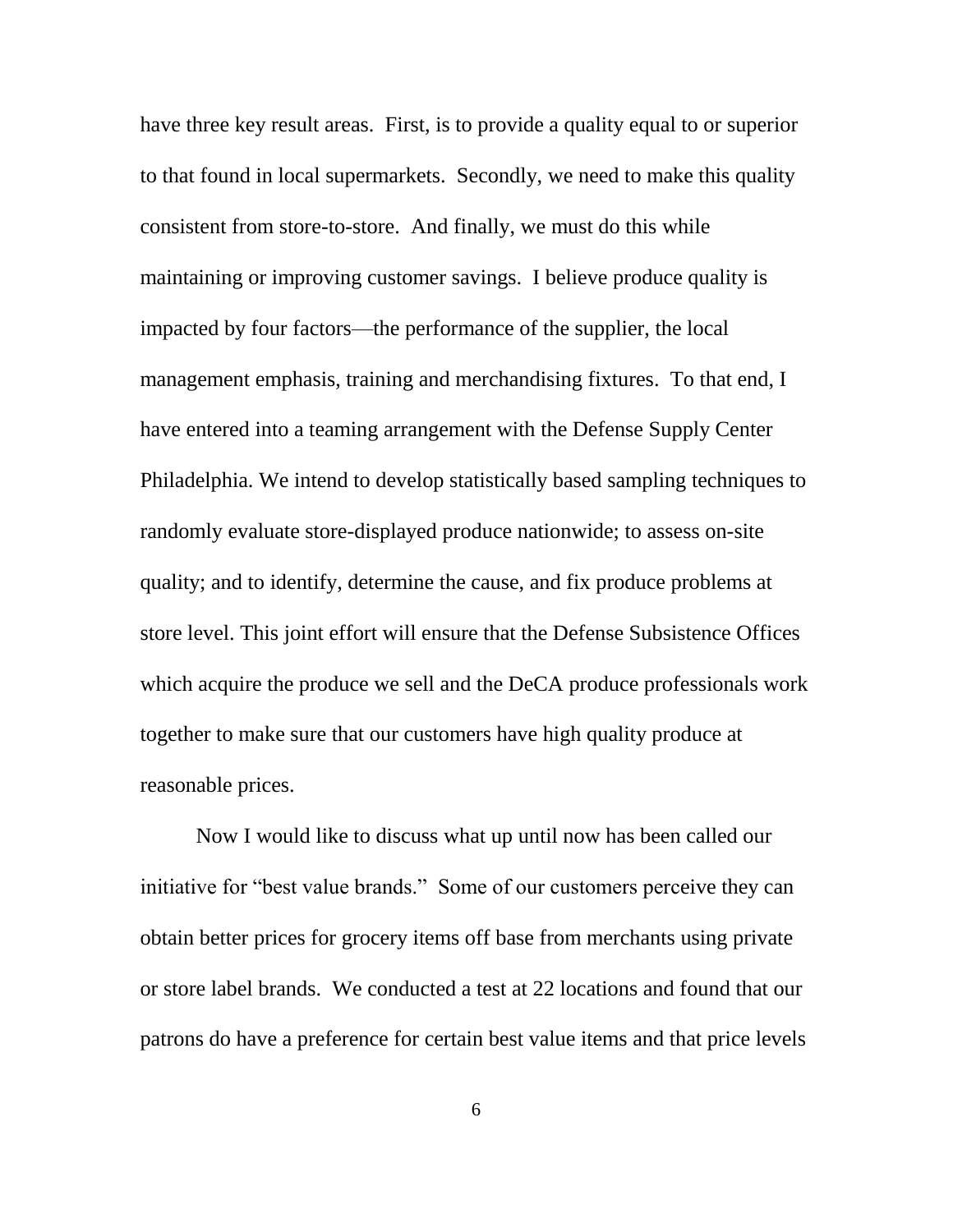compared to local commercial sector private labels does have an impact on selection and sales. But, the concept of "value brand" connotes some special labeling, display or category by themselves which will be confusing to the commissary customers. Therefore, we are changing the title of this program to "best value items". We intend to openly compete this program for the "best value items" in those categories where we determine they are required. In many cases we see the possibility of national brands winning this competition and being classified as "best value items". Regardless, only quality items consistent with national brands will be allowed to compete. The "best value items" will be clearly identified and signed as such in the aisles with other brands of the same category or class. Of course, success here will be determined by how well we merchandise and market this program—*and* how well we match the private brand prices downtown.

The commissary should be an important tool for both recruiting and retention of our service members. And, with every new recruit and every reenlistment the commissary benefit becomes an even more valuable return on investment for our military training costs. Thus, we must change our strategy to attract the young active duty member to the commissary benefit.

One of my former assignments was as the Wing Commander for Air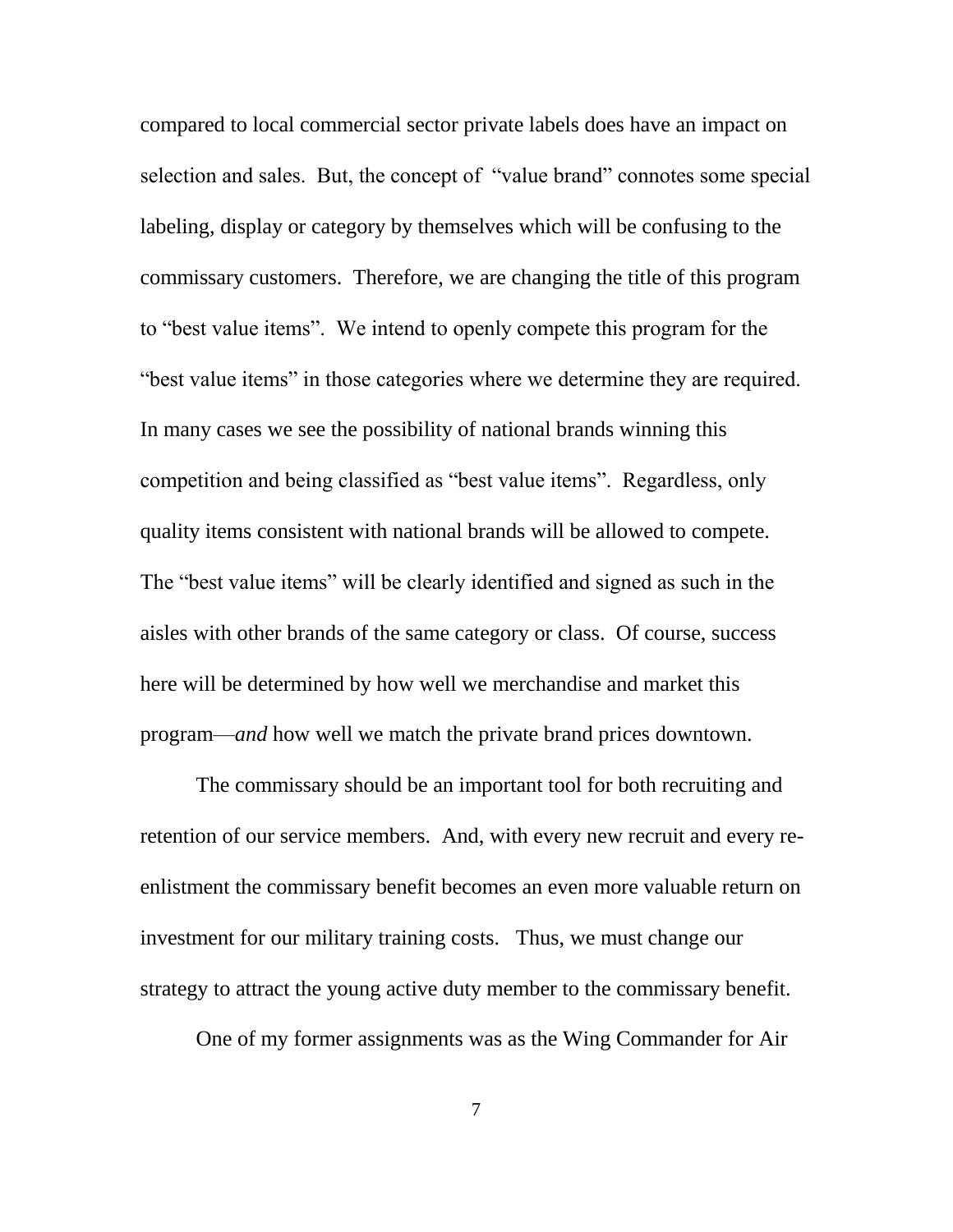Force Basic Military Training and Technical Training at Lackland Air Force Base. Every week we graduated approximately 600 to 700 new airmen basics into the Air Force. Every week the parents, brothers and sisters of many of those graduates attended the ceremony. Every week the new airman basic's family had an opportunity to see how their son, daughter, brother, or sister would be treated in their new Air Force home by visiting various facilities—most notably the exchange and MWR activities. They never went to the commissary. However, I believe it is important that they do so for two reasons. First, the basic trainee, many of whom are married—or will soon be, understands the value of this tremendous benefit and that they can save, on the average 27 percent in grocery costs, and that this can amount to thousands of dollars per year in savings for an entire family. Second, the parents have the opportunity to see the benefit in the physical terms of a commissary store and understand this benefit will be there no matter where the military takes their son or daughter. Their child will have a bit of America or a taste of home in the form of a commissary store no matter where in the world they are assigned.

But, to attract the young member currently on active duty we need to do even more. We need to make our stores more convenient. In this age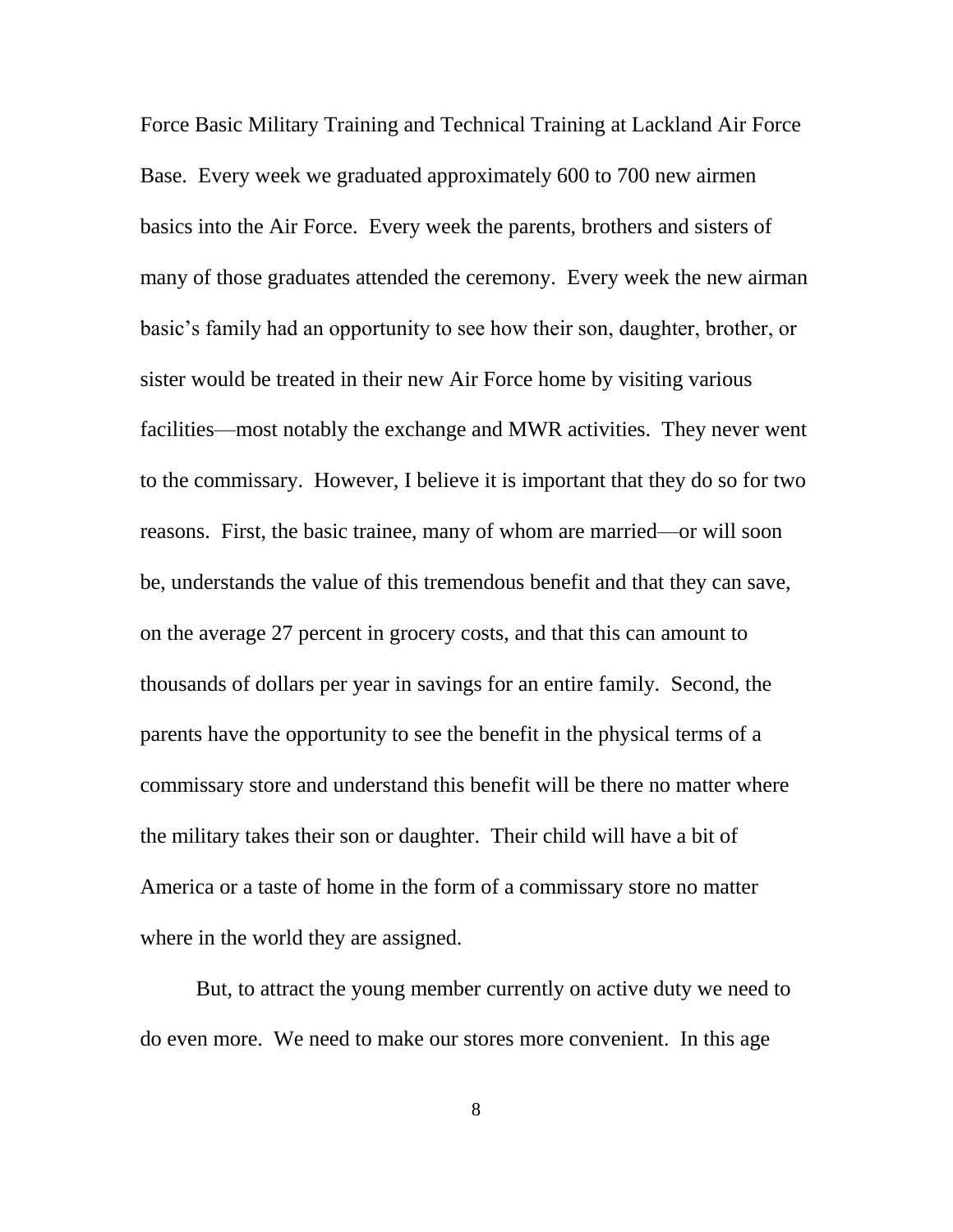where everyone has come to expect fast service everywhere in the retail world, convenience starts at the parking lot and provides for minimum cycle time from entry to exit. This is of special concern to young enlisted and officer families. We need to design our stores to be attractive, and based upon the local demographics, meet the needs of its customers. In short, we need to take the mystery away from the building labeled "commissary" and transform it into a pleasant shopping experience that fits their lifestyle. The young spouse, whether carrying young kids into the store or stopping at the store on the way to the child development center from work—needs to visit an attractive well stocked store in minimum time.

We also need to focus on better communication of best value items as a means to improve benefit awareness and retention especially with regard to our young enlisted and officer members and their families. To that end we need to provide advertisements in base papers that appear right along side our private sector competitors that show percent of savings comparisons on best value and promotional items relative to downtown private label brands. We are not suggesting advertising commissary sales prices—just the percent of savings a commissary customer can expect on particular items. Perceptions are difficult to combat, and we must use all the means we can to ensure every

9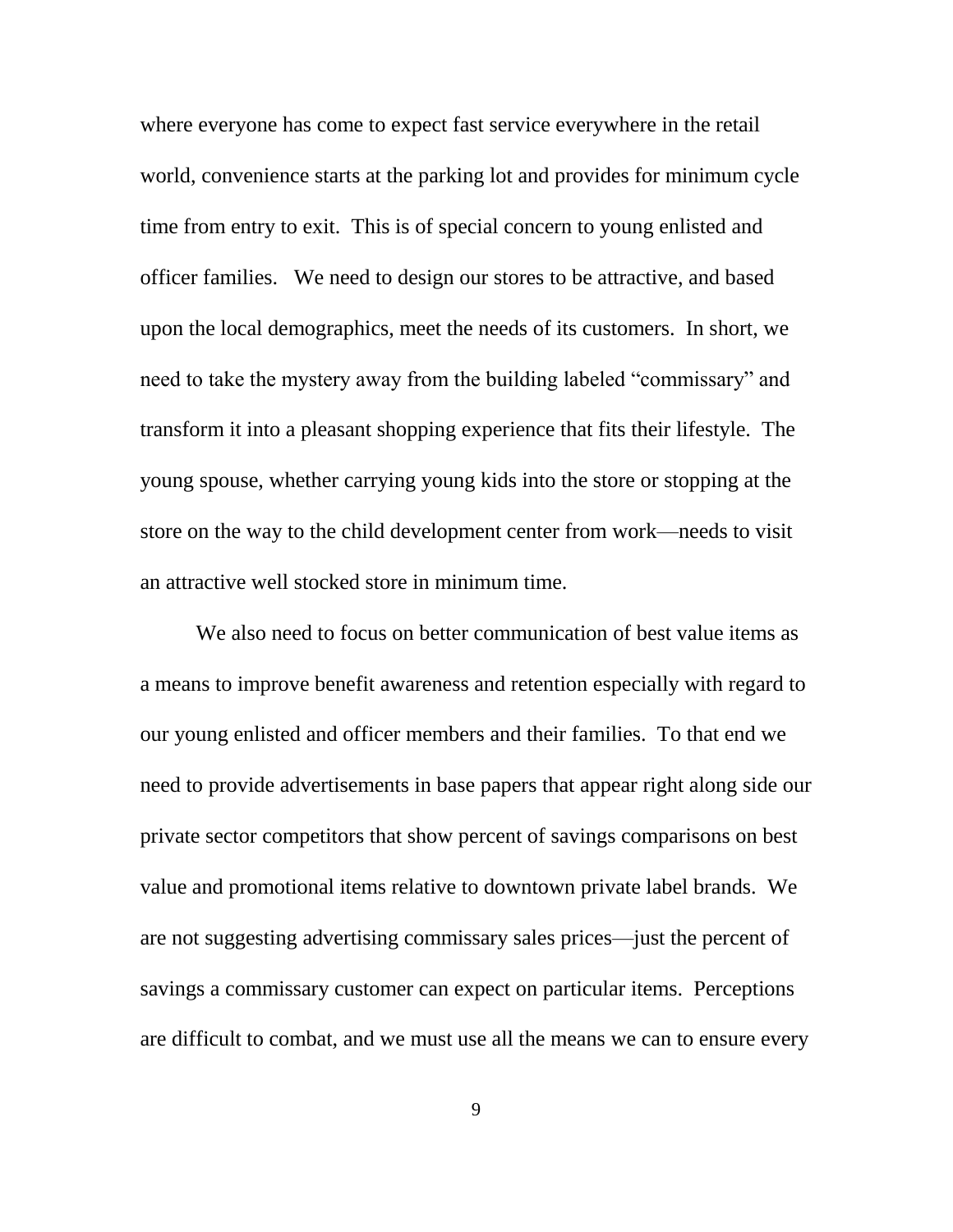service member takes full advantage of his or her benefits.

I am now going to change subjects on you again—this time addressing the issue of when and how we should have combined stores for the commissary and exchanges. You requested a report on the process and criteria to be used for establishing combined stores. This report obviously needs to be an agreed upon position from DeCA, the Exchange Services, their respective Operating Boards, the Services and DoD. We are not there yet. We do agree in principle that the pivotal question to be answered at the outset, is whether or not a commissary, of some size, should be provided at a particular location. If it should, that ends any combined store discussion. If it doesn't, we need to come to consensus on a process to address those instances where a BRAC closure and realignment has occurred or it is found to be not economically feasible to operate separate commissary and exchange facilities. This process is not intended to assess the current variations of hybrid stores that exist, but rather provide a road map for the future. In following that map, I firmly believe we need to place the interest of the customers we collectively serve first to determine who can best provide the needs they—the customer—desire.

This concludes my discussion on selected challenges and issues facing